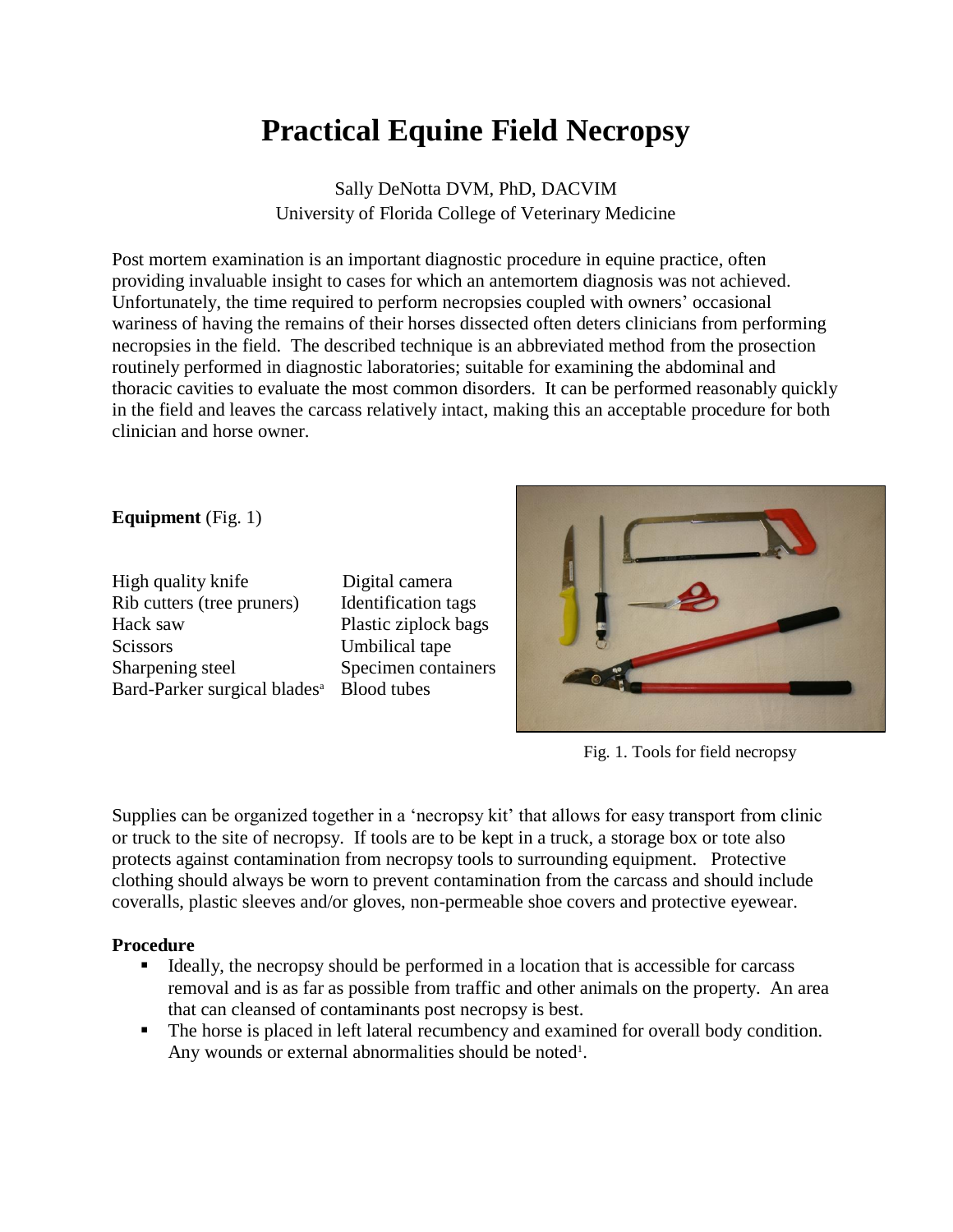- Begin the necropsy by making a curving paracostal incision through the paralumbar fossa, ending at the xyphoid. Enter the abdominal cavity but avoid puncturing any underlying bowel. This can be particularly difficult when substantial gas distention is present, and careful incision through each separate layer of abdominal musculature can help prevent inadvertent puncture. Extend the incision cranially; coursing between the front limbs and up the ventral neck, ending at the mandibular symphysis. Make a second vertical incision behind the shoulder, just caudal to the triceps (Fig. 2). Starting ventrally, sharply dissect the skin and Latissimus dorsi from the rib cage, carefully avoiding puncturing the diaphragm. The resulting muscular flap can be reflected dorsally to expose the abdominal cavity and rib cage (Fig. 3).
- To examine the cardiopulmonary system, first make a stab incision into the diaphragm near the sternum. Suction of air into the incision confirms negative pressure within the thorax. Cut away the diaphragm along its attachment to the thoracic wall. Using rib cutters, transect each rib at its ventral and dorsal attachment and reflect the ribcage cranially (Fig. 4). Maintaining muscular attachment cranially will aid in the replacement of the rib cage back into position for later closure. The lungs can be examined in situ or removed from the chest for evaluation. The heart may be removed and opened for inspection of all chambers and valves. Dissect through the ventral neck incision to expose the trachea and esophagus. Both structures should be opened and inspected. Samples from any lesions or abnormal tissues should be collected for histology and/or microbiology.
	- $\triangleright$  NOTE: If a more thorough examination of the cardiopulmonary system or cranial mediastinum is required, the forelimb may be reflected dorsally by incising between the scapula and body wall. Reflection of the limb will provide a better view of the cranial thorax and thoracic inlet, but may also make incision closure and replacement of limbs back into normal anatomic position following necropsy difficult. The entire 'pluck' (tongue, larynx, trachea, esophagus, heart and lungs) may be also removed *en masse* for complete evaluation.
- To examine the gastrointestinal tract, first evaluate abdominal viscera for abnormalities in location and appearance prior to removal from the abdomen. Locate the pelvic flexure and exteriorize the large colon, laying it alongside the carcass. Removal of the large colon from the abdomen makes evaluation easier and allows better visualization of the remaining abdominal organs (Fig. 5). The entire length of the small intestine and small colon should be examined, as well as the liver, spleen, both kidneys, and adrenals. The urogenital tract can also be evaluated at this time. Again, samples should be collected from any identified lesions or abnormal tissues.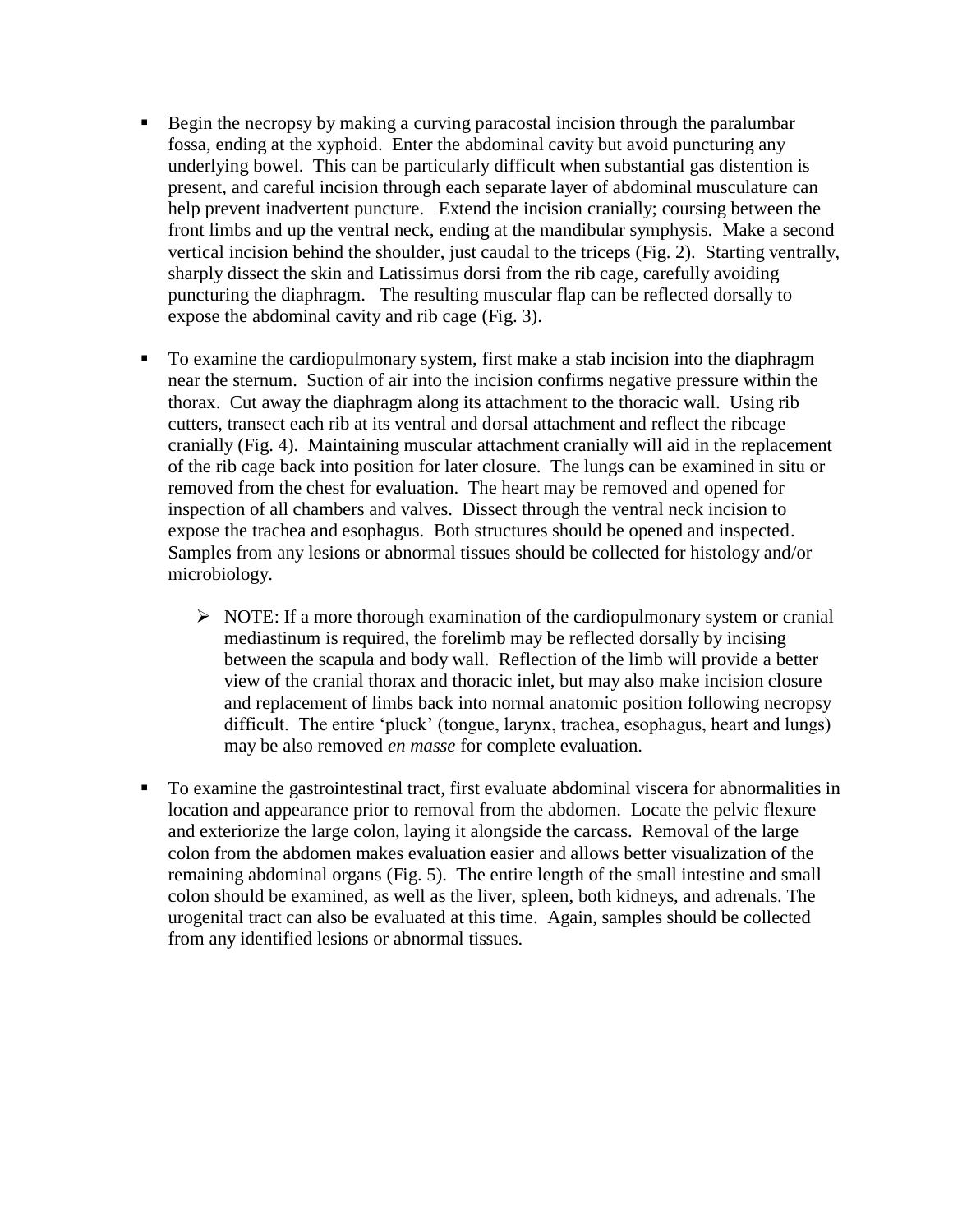

Fig. 2. Placement of initial incisions



Fig 3. Reflected latissimus dorsi





Fig 4. Reflected ribcageFig. 5. Exteriorized gastrointestinal tract

- If the underlying disease process is neurologic in nature, collection of the brain for evaluation and submission is warranted. To extract the brain, first remove the skin and muscles from the dorsal skull. Use a hack saw to make a transverse cut through the frontal bone just dorsal to the eyes, then form a triangle by connecting the first cut with points just medial to the occipital condyles (Fig. 6). Lift and remove the section of calvarium to expose the brain.
	- *Note: Rabies and the equine encephalitides (WEE, EEE, VEE) are zoonotic and pose potential human health risk. Post mortem examinations on animals potentially affected by these diseases should be performed by a diagnostic laboratory.*

## **Sample Collection**

Tissue samples should be collected from organs of interest and any identified lesions. Samples should be no thicker than 0.5cm and should be immersed in 10% neutral-buffered formalin (10:1 formalin to tissue ratio) to fix for histological evaluation<sup>2</sup>. The brain should be fixed whole and separately from other samples. The eye should also remain intact, and formalin may be injected